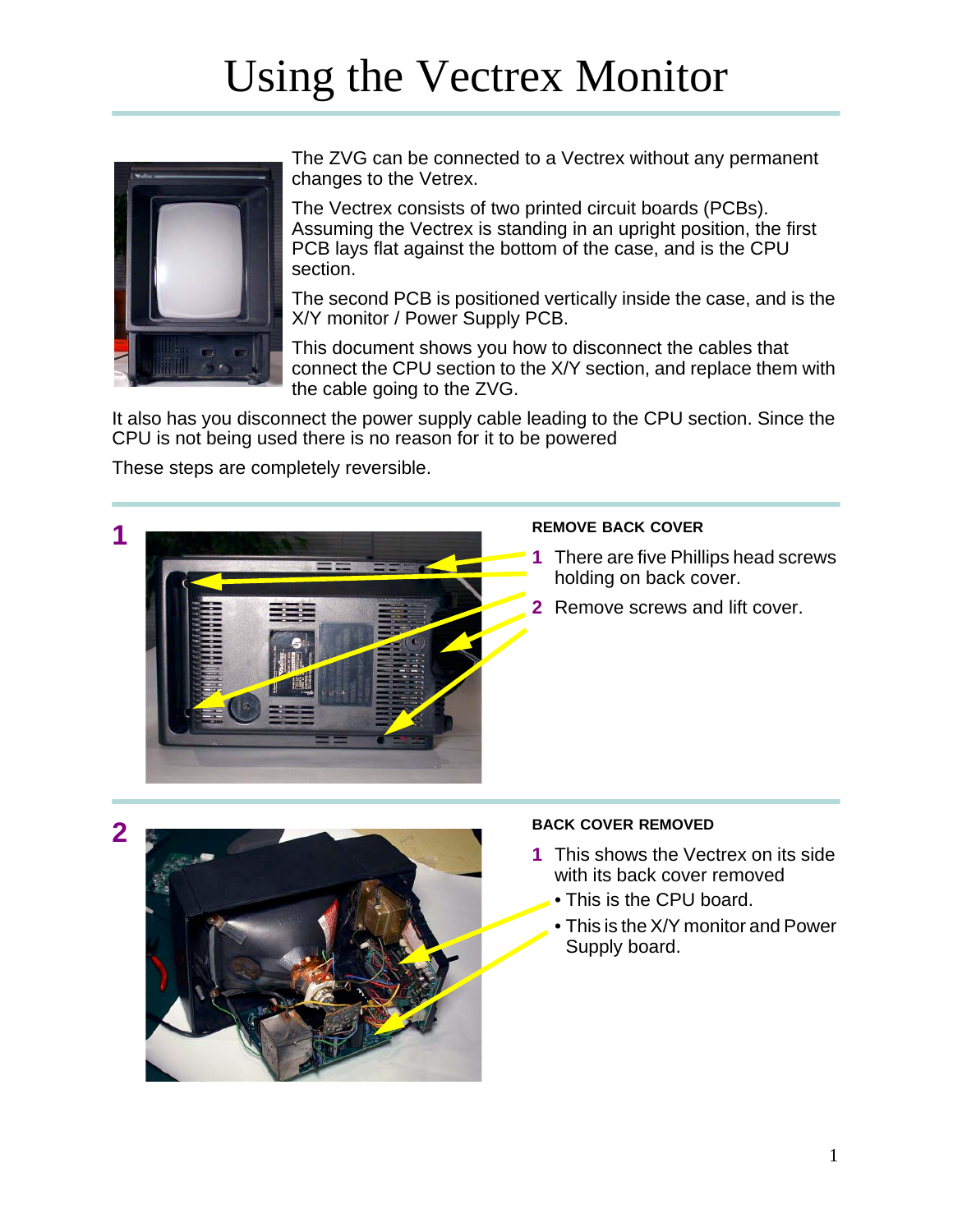



- **1** The X/Y connector is towards the bottom of the X/Y board, near the large heatsink.
	- Follow these two wires to the left and unplug the connector (see following close up of connector).
- **2** The Z-axis connector is near the top of the Vectrex.
	- Follow this wire to the left and uplug its connector. (See step 6 for picture.)



- **1** This is a close up of the X/Y cable connection.
	- Gently pry this tab away from the connector while pulling upward to release the cable.



**1** Plug the ZVG cable's X/Y connector into the now empty X/Y socket.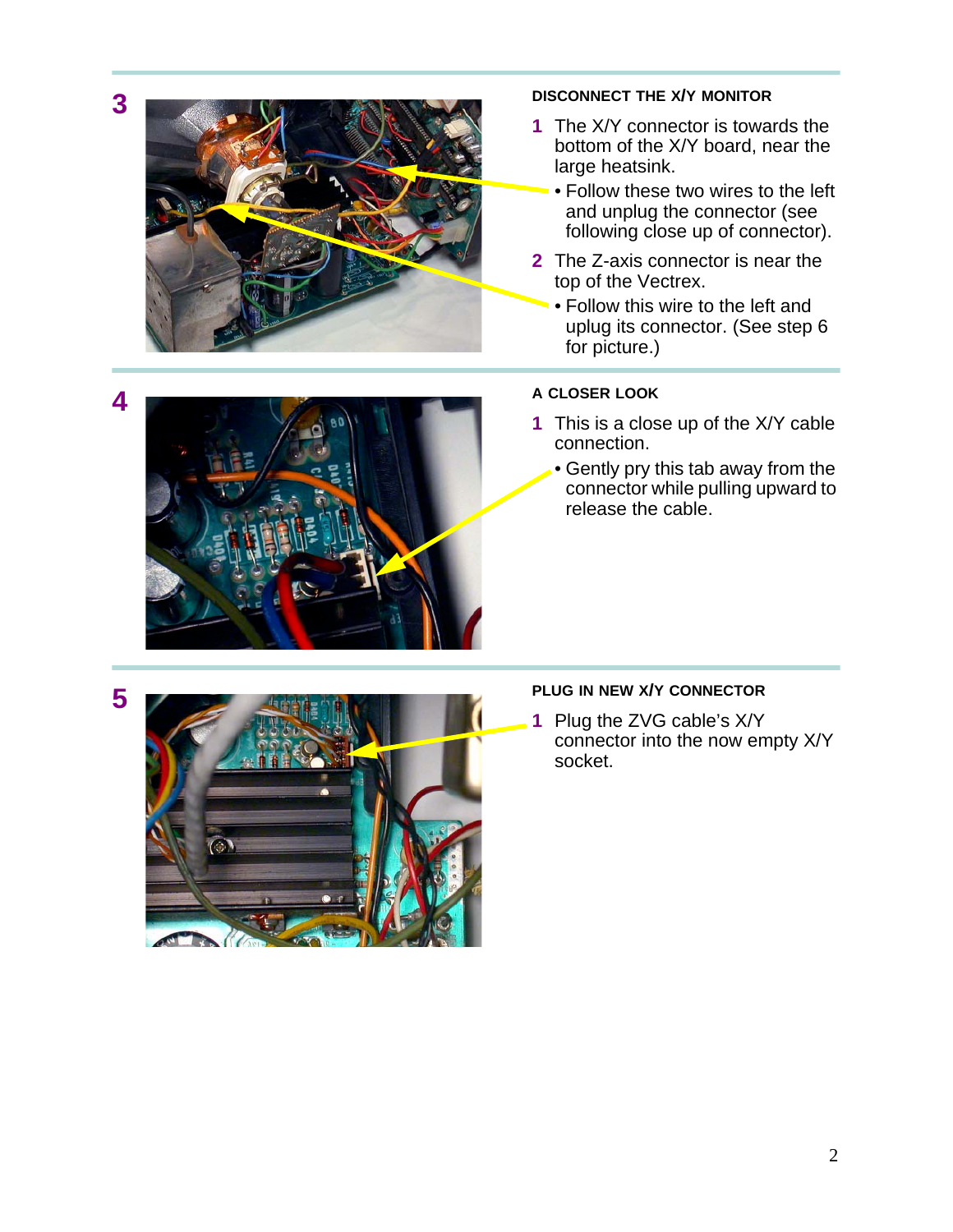

**1** Plug the ZVG cable's Z connector into the now empty Z socket.

## **7 UNPLUG THE CPU'S POWER**

**1** To prevent stress, and prolong the life of the Vectrex, the CPU's power connection should be unplugged.



**1** Unless you enjoy the nice Vectrex buzz, you can also unplug the speaker. If left plugged in you *will* hear the classic Vectrex vector buzz during gameplay.